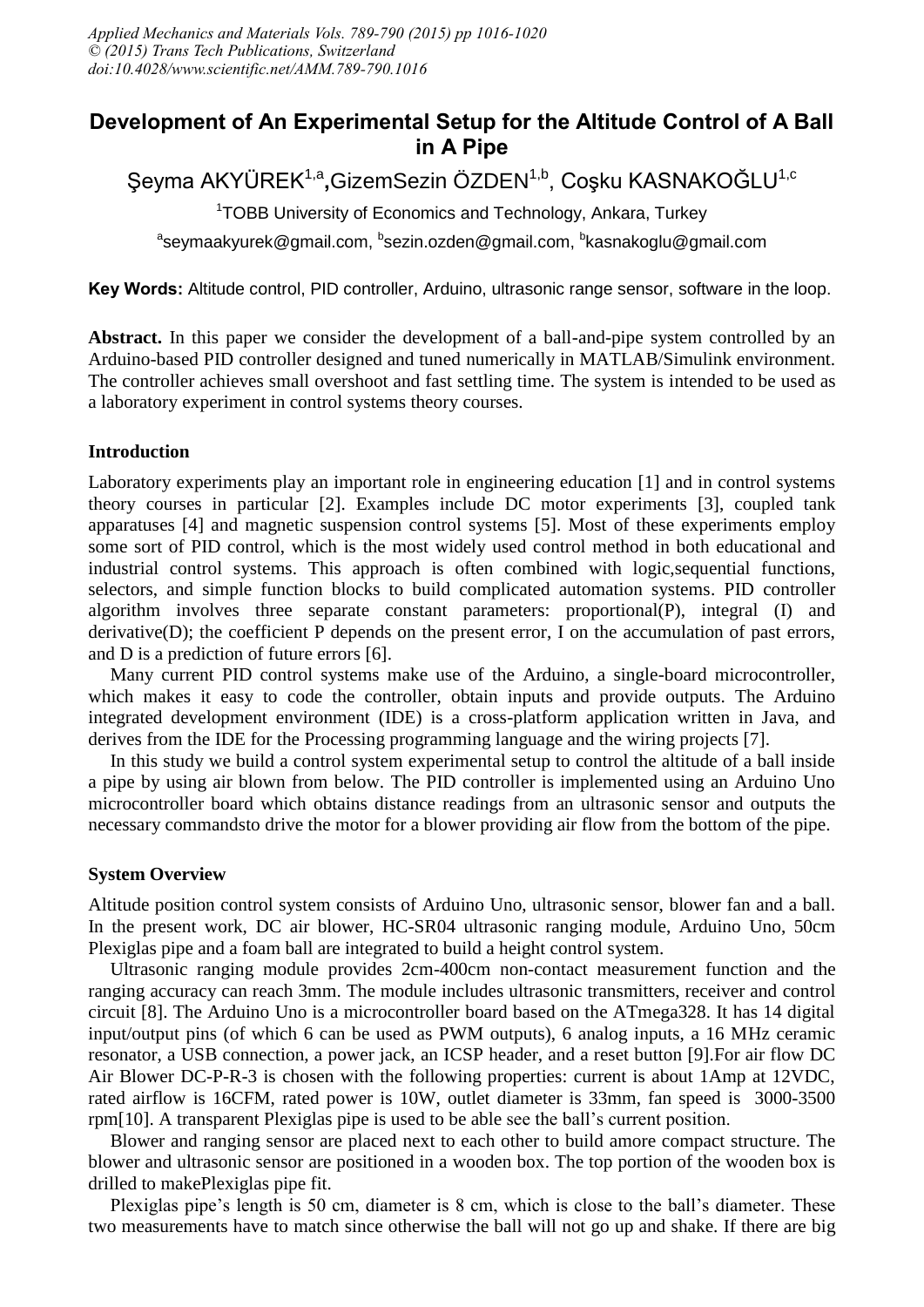gaps, vibration occurs because of the forces which are created by air the blower provides and hits the pipe's surface. Therefore, the ball's diameter is chosen as 7.5 cm.

For adjusting the air flow rate, current control was chosen since it was determined to result in a faster response. The operation range for the blower is 0.6 A-1.0 Amp, which is discretized into small increments for the digital control of the blower speed through the Arduino based controller. A photo of the system is given in Figure 2.

#### **Software**

In this section the software used in the design is explained. The distance of the ball is measured by the ultrasonic range sensor HCSR-04. Athree-point median filter is used to eliminate spikes in the measurements. A set point altitude is input to the software and the difference between the set point and current altitude is the error, which is the input of the PID controller. The output of the PID controller is the current command, which is sent to the blower driver so as to control the air flow speed and hence adjust the ball's altitude. The current control driving the blower is shown in Figure 3.The reason for the current control circuit design is to be able to achieve a quick response and to operate in the narrow range required for the setup at hand. The current control circuit utilizes a TIP 120 Darlington transistor since the Arduino itself cannot provide the high current required by the blower motor.



Fig. 1. A photo of the system Fig. 2. Schematic illustration of the system

The overall block diagram of the controller can be seen in Figure 4. The next section describes the design and tuning of the PID controller.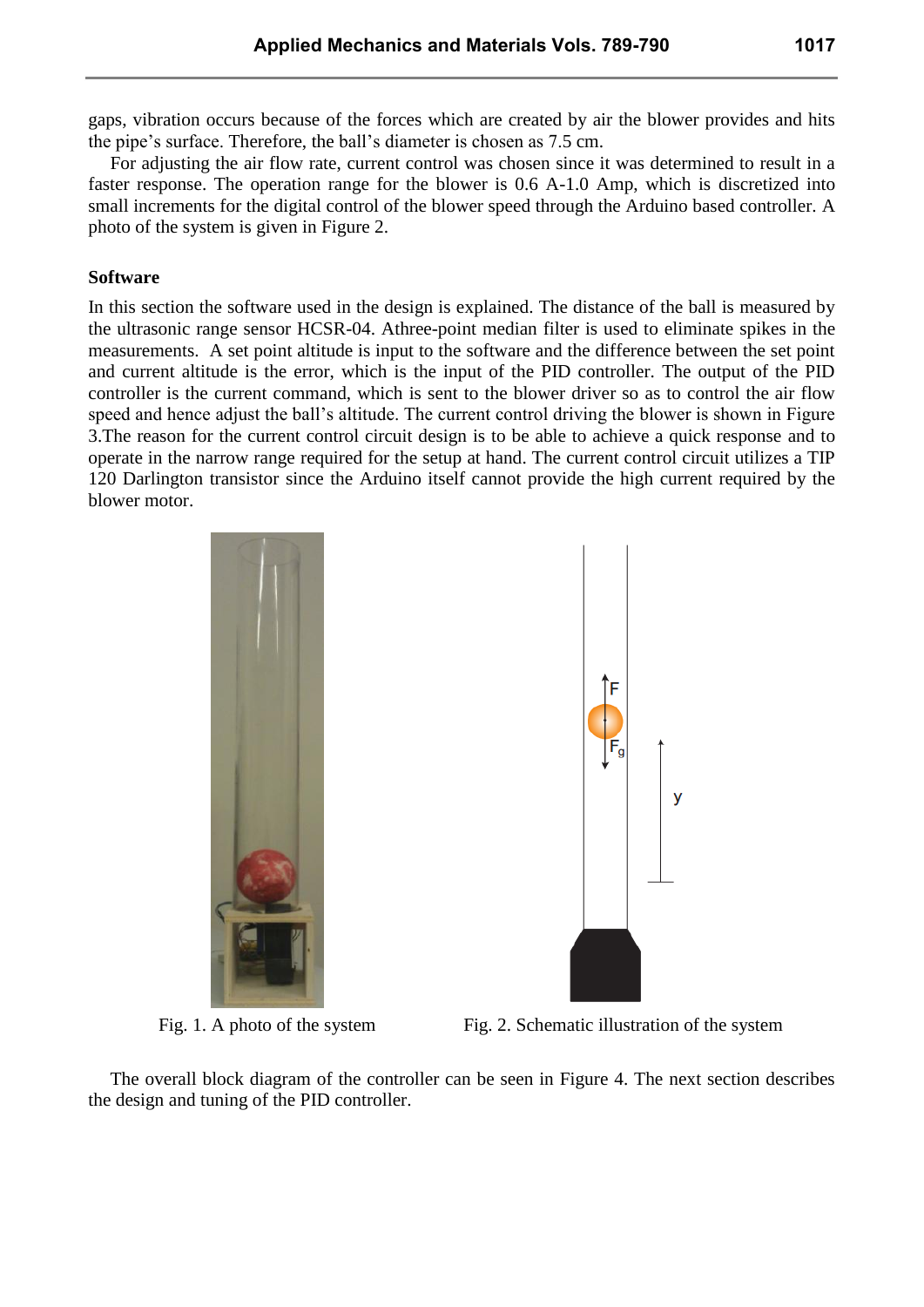

Fig. 3. Arduino circuit connections



Fig. 4. Block diagram of the software system

#### **Controller Design**

To design the controller firstly the equations of motion of the system need tobe calculated.Based on the mass of the ball  $m$ , the gravity  $q$  and the force F which is provided by blower the following can be written from Newton's Law:

$$
F - mg = m\frac{dy^2}{dt^2}
$$

where the frictional forces are assumed to be small and therefore ignored. The system equation as such is affine butsince  $mg$  is constant we can shift the input as  $\bar{F} = F - mg$  to obtain a linear equationwhose Laplace transform and transfer function can be obtained as:

$$
\overline{F}(s) = ms^2 Y(s) \Rightarrow \frac{Y(s)}{\overline{F}(s)} = \frac{1}{ms^2}
$$

We can assume  $m = 1$  without loss of generality since we can compensate for this assumption by scaling the PID controller coefficients accordingly. The controller coefficients are calculated by the help of automated tuning procedures available in MATLAB/Simulink, the model for which is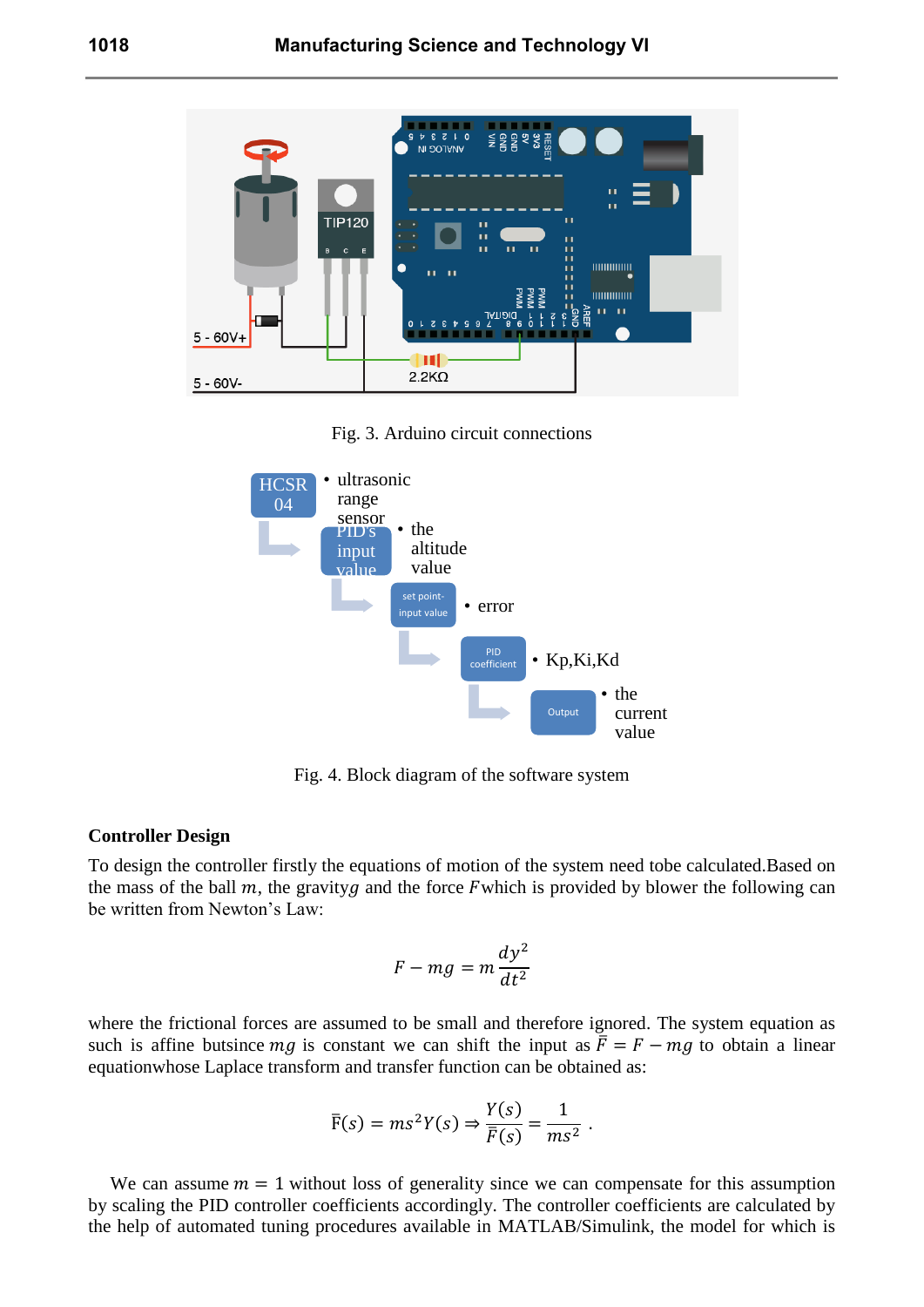shown in Figure 5. The results of the tuning procedure are shown in Figure 6 and the closed loop step response is shown in Figure 7. It can be observed the system settles in about 1 second with little overshoot, which is satisfactory for the problem at hand. This controller was then implemented in Arduino code and verified on the actual experimental setup; the corresponding figures could not be included here due to space limitations but they were consistent with Figure 7.



Fig. 5. PID controller system in MATLAB/Simulink

| Controller parameters                    |                   |
|------------------------------------------|-------------------|
| Proportional (P):                        | 9.1718365665419   |
| Integral (I):                            | 0.721131539092422 |
| Derivative (D):                          | 10.5906791895928  |
| Filter coefficient (N): 21.2291335792304 |                   |

Fig. 6.Tuned PID parameters in MATLAB/Simulink



Fig. 7. Step response of the PID controller designed

## **Conclusions and Future Works**

In this paper an experimental setup was developed to keep a ball in a pipe at a desired altitude. A PID controller was designed and tuned using MATLAB/Simulink with small overshoot and fast settling time. The controller was implemented using an Arduino Uno board to control the air flow